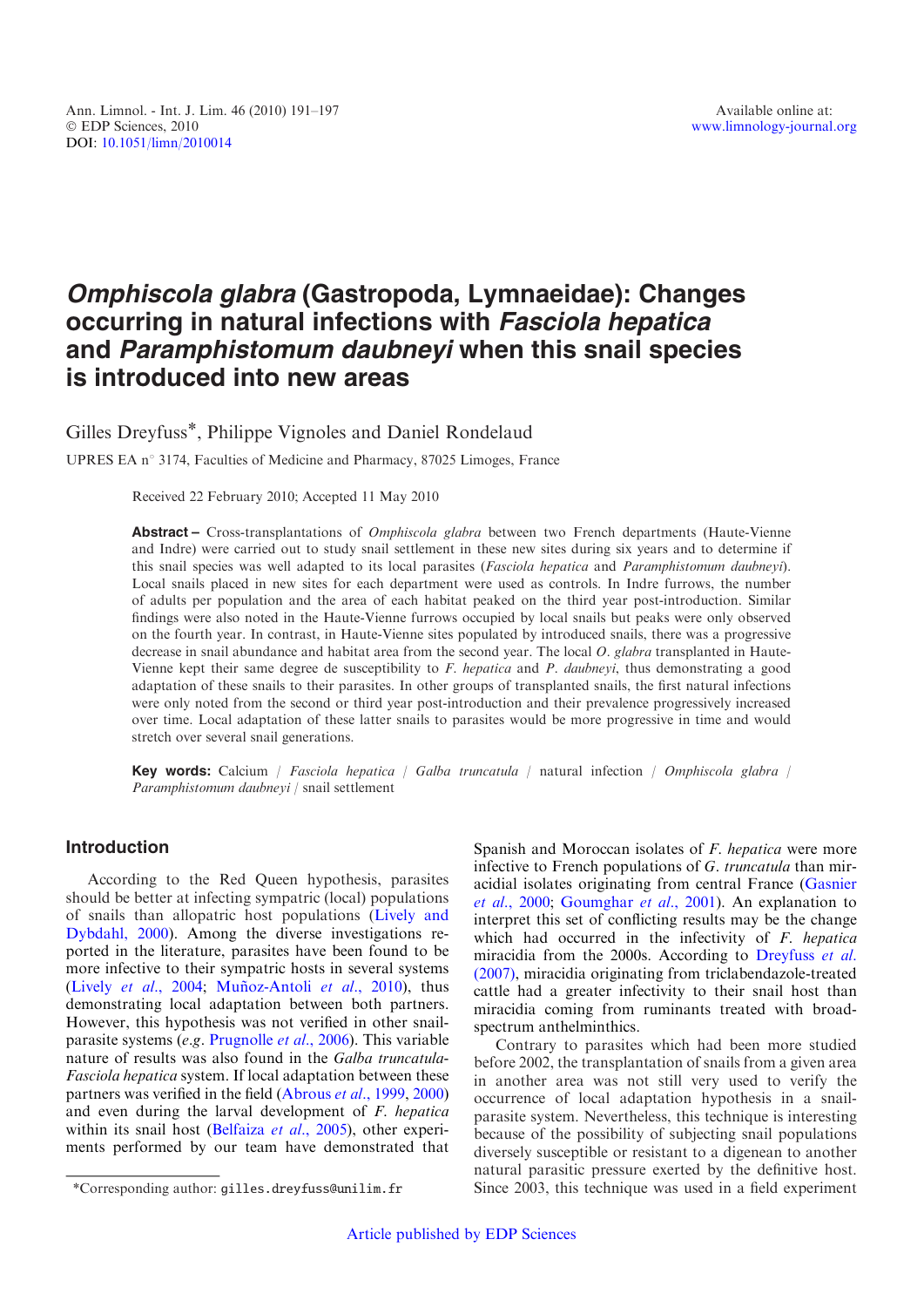<span id="page-1-0"></span>to answer the following three questions: Did F. hepaticasusceptible snails keep the same degree of susceptibility when they were locally introduced into new sites located in the same district as the population of origin? Did this susceptibility change if these snails were placed in another district differing by geology and, as a consequence, by parasitological profile? If snail samples little susceptible to F. hepatica were introduced into a district where highly susceptible populations of belonging to the same species were living, did the susceptibility of the former snails increase in time? Cross-transplantations of snails were thus made in 2003 and were followed during six years to study their settlement into new sites and changes occurring in their susceptibility to natural infections with F. hepatica. To verify these results, local transplantations of snails (controls) were also performed by placing them in new sites located in the same district.

# Materials and methods

# Lymnaeid species and French departments chosen for this study

As G. truncatula is the main snail host of F. hepatica in central France ([Rondelaud](#page-6-0) et al., 2009), the lymnaeid chosen was a close related species: Omphiscola glabra. Natural infections of this latter snail with F. hepatica and/or another digenean, Paramphistomum daubneyi were reported from the 2000s by several authors [\(Mage](#page-6-0) et al., [2002](#page-6-0); [Dreyfuss](#page-5-0) et al., 2003, [2005](#page-5-0)) on the acid soils of Haute-Vienne. If miracidia of both digenean species penetrate  $O.$  glabra during the same time interval  $(4 h)$  at exposure, the first parasite which enters the snail favours the development of the other digenean [\(Augot](#page-5-0) et al., 1996) so that natural infections with F. hepatica, P. daubneyi, or both can be noted. According to Mage et al. [\(2002\),](#page-6-0) this snail co-infection was frequent on acid soil because of the presence of both digenean species in the same cattle. Nevertheless, if single-miracidium infections were performed with *O. glabra*, only juvenile snails measuring less than 2 mm in height at exposure can sustain the larval development of F. hepatica [\(Boray, 1978](#page-5-0); [Bouix-Busson](#page-5-0) [and Rondelaud, 1986](#page-5-0)), whereas all experiments made with P. daubneyi were negative.

Contrary to Haute-Vienne, the parasitic conditions were different in a close geographical area on sedimentary soil (department of Indre, subdistrict of south-eastern Brenne). No natural infections with F. hepatica and/or P. daubneyi were noted from 1996 to 2003 in local populations of O. glabra, whereas the first infections with P. daubneyi in cattle were detected from 2001 and in G. truncatula from 2003 (unpublished data).

# Snail populations and sites chosen for the introduction of snail samples

In the department of Indre (Fig. 1), the population of O. glabra  $(46^{\circ}40'27''N, 1^{\circ}21'19''E)$  was living in a road



Fig. 1. Geographic location of study areas in central France. Each figure (in italics) indicates the number of meadows used for the experiment.

ditch along the road D46, on the commune of Chitray, whereas that of northern Haute-Vienne was located in a small water collection (46°4'42"N, 1°6'47"E) along the road D72, on the commune of Saint-Junien-les-Combes. The distance between both populations was 55 km. In each population, 30 samples of snails, each comprising 100 adults (more than 14 mm in height), were collected in April 2003.

Snail samples were placed in new sites i.e. thirty hygro-mesophilous meadows in both departments ([Table 1](#page-2-0)). In northern Haute-Vienne, the 17 meadows were each located at the bottom of a valley. As the underlying subsoil was composed of granite, an open drainage network was dug to allow water evacuation coming from spring heads and rains. In this department, the pH of running water ranged from 5.6 to 7 and the quantity of dissolved calcium in water was less than 20 mg. L<sup>-1</sup> (Guy et al.[, 1996](#page-6-0)). In contrast, the 13 meadows chosen in the department of Indre were flatter and their hygrophilous zone was more reduced so that there were few open drainage furrows. As the soils of these pastures were composed of silt and sand, supported by a calcareous subsoil, the pH of running water was higher (from 6.7 to 7.8) with  $26-35$  mg.L<sup>-</sup> of dissolved calcium. All meadows were grazed by cattle during the present study.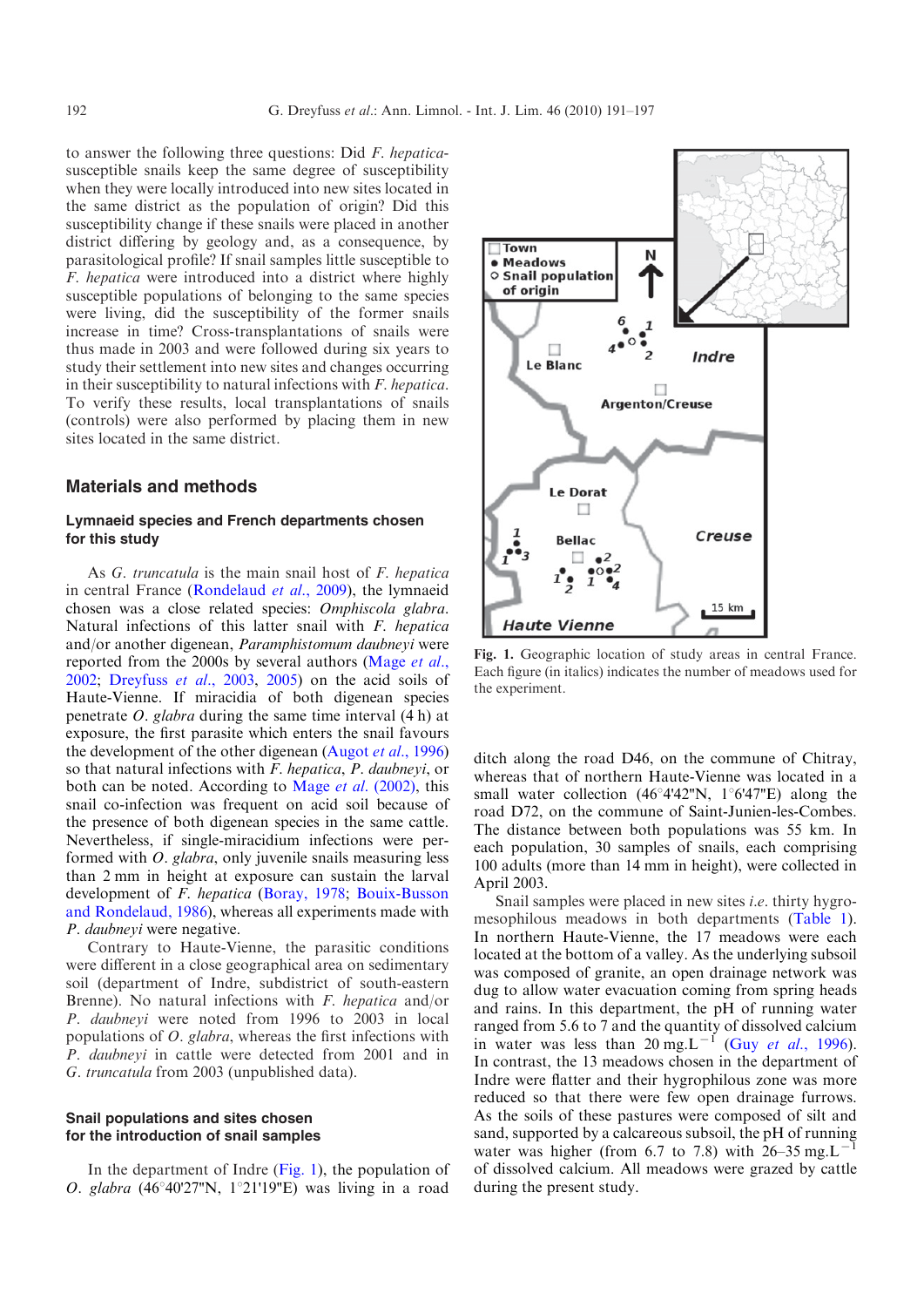| Snail samples         | Number of snail populations                   |            |                          |            |                        |
|-----------------------|-----------------------------------------------|------------|--------------------------|------------|------------------------|
| Department            | Introduction into                             | Number in  | Two years                | Four years | At the end of          |
| (subdistrict)         | furrows located in                            | April 2003 | after snail introduction |            | experiment (and $\%$ ) |
| Indre (south-eastern) | Indre* (local snails)                         |            |                          |            | 10(76.9)               |
| Brenne)               | Haute-Vienne <sup>*</sup> (introduced snails) |            |                          | 10         | 8(61.5)                |
| Haute-Vienne          | Haute-Vienne (local snails)                   |            |                          | 16         | 13 (76.4)              |
| (Basse Marche)        | Indre (introduced snails)                     |            |                          |            | 3(17.6)                |

<span id="page-2-0"></span>Table 1. Origin and number of snail samples placed in new sites in March 2003, with indication of the number of populations found at the end of the experiment (2009).

\* Location of meadows: Indre (communes of Chitray, Migne´ and Nuret-le-Ferron), Haute-Vienne (communes of Berneuil, Blanzac, Breuilaufa, Mézières-sur-Issoire and Saint-Junien-les-Combes).

The furrows chosen in the present study were devoid of any O. glabra populations before the introduction of each sample. In contrast, G. truncatula was present in all thirty meadows, with populations living in furrows different from those in which O. glabra was placed. All meadows were subjected to the same climatic conditions, with a continental climate strongly modulated by wet winds which came from the Atlantic Ocean. The annual mean pluviometry ranged from 800 to 1000 mm, while the annual mean temperature was  $10-11$  °C.

#### Protocol used for snail introduction

In each meadow, one sample collected from the department of Indre and another from the Haute-Vienne were placed in two drainage furrows (one sample per furrow). This sequence was chosen to subject both snail samples to the same parasitic pressure during cattle grazing. Seventeen samples originating from Indre (Table 1) were thus introduced into 17 open drainage furrows on acid soil (introduced snails), while the 13 others were placed in local furrows in Indre (local snails). A similar protocol was used for snail samples collected from Haute-Vienne, with 13 introduced into furrows in Indre (introduced snails) and 17 into those of Haute-Vienne (local snails).

In each furrow, snails were placed on the bottom per groups of 10 individuals each at regular intervals of 3 m for a total length of 30 m. The zone chosen for snail introduction in Haute-Vienne was the middle part of the furrow because local populations of  $O$ . glabra often occupied this place in an open drainage network [\(Vareille-](#page-6-0)[Morel](#page-6-0) *et al.*, 1999). In the case of Indre, snails were put in the lowest part of each furrow, generally close to the main ditch. As snails living on calcareous soils buried themselves in drying soil during summer months [\(Rondelaud](#page-6-0) et al.[, 2003](#page-6-0)), the bottom of sites chosen in Haute-Vienne was covered by  $a > 3$  cm layer of sand and mud, while it was often constituted by marl in Indre.

Slaked lime (0.2 kg per furrow in 2003 and 2004) was added to the soil to facilitate the settlement of snails from Indre to the more acidic soils of Haute-Vienne. Vegetation was not mowed in the 30 meadows from 2003 to 2009 so that rushes and bulrushes growing on the borders of each furrow protected aestivating snails from the direct effects of sun. In addition, each site was fenced with barbed wire

to avoid levelling of furrow walls by cattle trampling throughout the year.

#### Parameters studied

For each furrow colonized by a sample of O. glabra, three parameters were measured at mid-May from 2004 to 2009: (i) total number of adults by counting snails higher than 12 mm, (ii) area occupied by each lymnaeid population in the furrow, and (iii) maximum size of 50 adults to the nearest mm. Individual values noted for each parameter were averaged and standard deviations were established taking into account snail origin and the geographical location of meadows. These values were compared using a two-way analysis of variance.

As *O. glabra* shell heights naturally infected with F. hepatica and/or P. daubneyi often ranged from 5 to 10 mm ([Abrous](#page-5-0) et al., 1999, [2000](#page-5-0)), this scale of shell heights was chosen to study natural infections in local and introduced snails from 2004 to 2009. Samples of 100 *O. glabra* each were randomly collected from the 60 furrows at mid-May each year. Snails were then dissected under a stereomicroscope to find live rediae of each digenean and determine the overall prevalence of natural infection with  $F$ . hepatica or  $P$ . daubneyi. To verify if these frequencies differed from those existing in the local populations of G. truncatula, 100 adults of this last species (shell height,  $>4$  mm) were also sampled from each meadow at the end of May in 2009. A  $\chi^2$  test was used to establish the levels of significance.

All statistic analyses were made using the Statview 5.0 software.

# Results

Successful settlements of local O. glabra in 2009 were noted in more than 75% of cases. The results were not as good for introduced snails because 61.5% of populations were still present in furrows of Indre compared to 17.6% in those of Haute-Vienne (Table 1).

#### Outcome of snail samples introduced into new sites

In the Indre furrows colonized by local snails, the number of adults ([Fig. 2](#page-3-0)a) and area occupied by each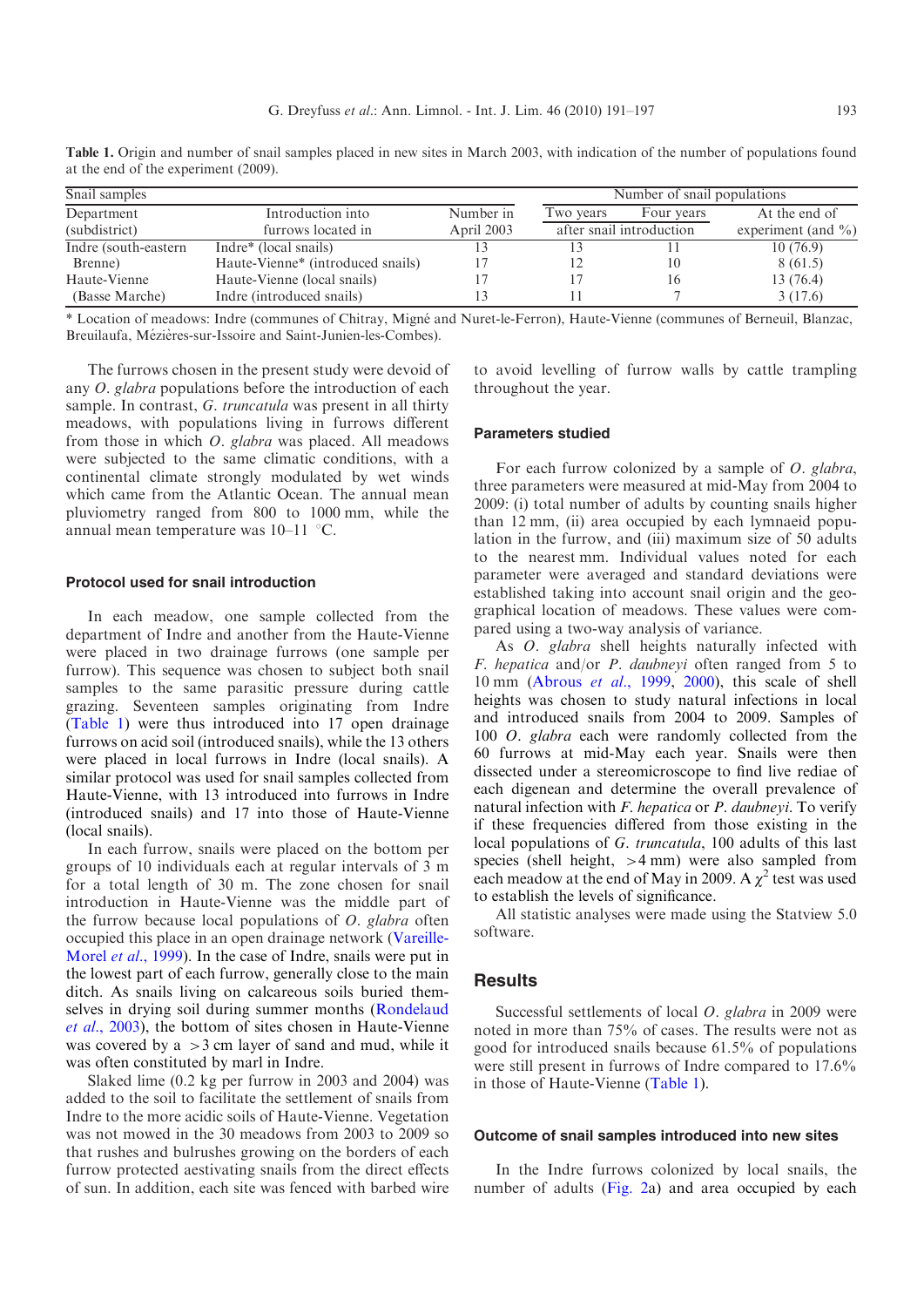<span id="page-3-0"></span>

Fig. 2. Total number of adult snails counted in May (2a, 2b) and area of furrow occupied by each population (2c, 2d) in Indre (2a, 2c) and Haute-Vienne (2b, 2d).

population (Fig. 2c) increased up to 2006 and decreased afterwards. Similar findings were also noted for introduced samples but peaks were only observed in 2007. In the case of the Haute-Vienne meadows colonized by local snails, two peaks in adult number ([Fig. 2b](#page-1-0)) and area of each habitat (Fig. 2d) were noted in 2007. In furrows colonized by introduced snails, mean values of both parameters increased during the first two years p.i. and then steadily decreased to figures lower than those noted in 2003. In 2009, the mode of snail transplantation  $(F_{1,30} = 13.22, P < 0.001)$  and its interaction with snail origin  $(F_{1,30} = 28.73, P < 0.001)$  had significant effects on the total number of adults, while the factor snail origin was not significant. Similar findings were also noted for habitat areas (snail transplantation:  $F_{1,30} = 34.42$ ,  $P < 0.001$ ; interaction with snail origin:  $F_{1,30} = 24.66$ ,  $P < 0.001$ ).

In May 2009, maximum shell height of O. glabra in the Indre meadows was  $20.5 \pm 2.0$  mm for local snails and  $18.8 \pm 1.7$  mm for introduced snails. On acid soil, respective values were  $16.7 \pm 1.9$  mm and  $17.5 \pm 2.5$  mm. All differences between these shell heights were not significant.

#### Natural snail infections

In snails collected from both departments, no coinfection with both digeneans was noted. The values of prevalence recorded from 2004 to 2009 are shown in [Figure 3.](#page-4-0) In Haute-Vienne meadows colonized by local

O. glabra, prevalences of natural infections in snails were close to each other over years: their values ranged from 4.4% to 7.0% for *F. hepatica* and from 2.8% to 4.2% for P. daubneyi. In the same pastures but populated by introduced snails, the frequencies were low in 2005 (0.6% for  $F$ . hepatica,  $0.3\%$  for  $P$ . daubneyi) and thereafter increased to greater than 3.0%. In Indre meadows, most natural snail infections with these digeneans were only detected from 2006. The number of infected snails also increased with the year and this process was more rapid for introduced snails than for local  $O.$  glabra (from  $0.9\%$  to 8.7% for F. hepatica, for example, in introduced snails instead of 0.5% to 2.7% in local O. glabra). In Indre, the prevalence noted in 2009 for F. hepatica infections was significantly higher ( $\chi^2$  = 31.90, P < 0.001) in local snails than for introduced snails, while the difference between prevalences found in Haute-Vienne snails was not significant. Another significant difference ( $\chi^2$  = 5.08, P < 0.05) between prevalences noted for *P. daubneyi*-infected snails was also noted in Indre, whereas the values found in Haute-Vienne in 2009 did not significantly differ from each other.

[Table 2](#page-4-0) gives the prevalences of natural infections with F. hepatica or P. daubneyi found in the different samples of G. truncatula and O. glabra after their collection from new habitats in 2009. In Haute-Vienne meadows, the F. hepatica prevalence was significantly greater in local O. glabra than in G. truncatula. In Indre furrows, another significant difference between the prevalences of *F. hepatica*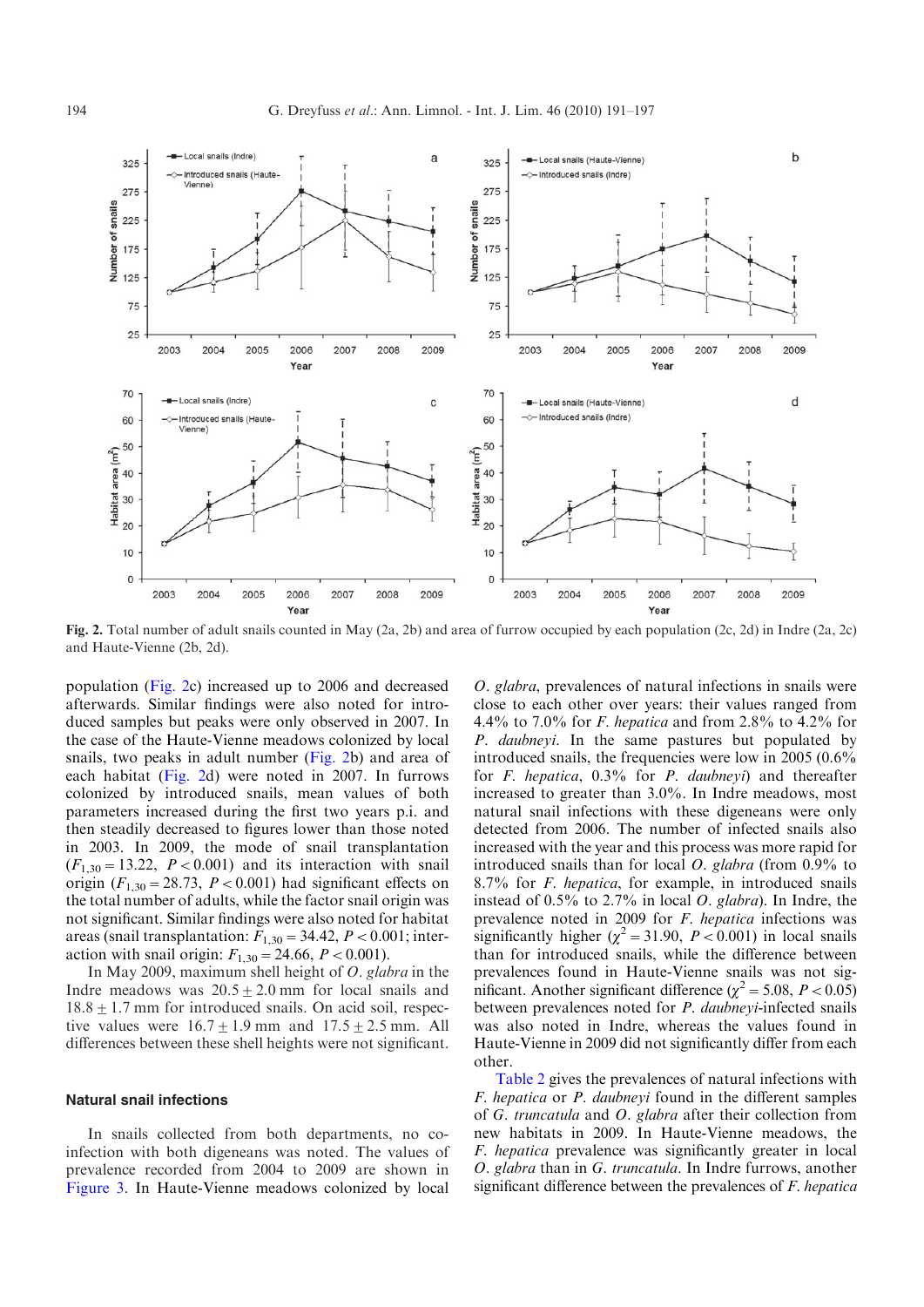<span id="page-4-0"></span>

Fig. 3. Overall prevalence of natural infections with F. hepatica or P. daubneyi in the samples of O. glabra collected from the furrows of Indre (3a, 3c) and Haute-Vienne (3b, 3d) between 2003 and 2009.

Table 2. Prevalence of natural infections with F. hepatica or P. daubneyi noted in samples of G. truncatula and O. glabra after their collection in 2009. NS, not significant.

| Origin of <i>O. glabra</i>                      | Mean prevalence $(\frac{9}{0})$ of natural infections in 2009 |           |                     |               |           |            |  |  |
|-------------------------------------------------|---------------------------------------------------------------|-----------|---------------------|---------------|-----------|------------|--|--|
|                                                 | <i>F.</i> hepatica                                            |           |                     | P. daubnevi   |           |            |  |  |
|                                                 | G. truncatula                                                 | O. glabra | $\chi^2$ test $(P)$ | G. truncatula | O. glabra | test $(P)$ |  |  |
| Snails living in the department of Indre        |                                                               |           |                     |               |           |            |  |  |
| Local                                           | 3.3                                                           | 2.7       | <b>NS</b>           | 1.7           | 0.7       | NS         |  |  |
| Introduced                                      |                                                               | 8.8       | 28.81 $(P < 0.001)$ |               | 1.9       | <b>NS</b>  |  |  |
| Snails living in the department of Haute-Vienne |                                                               |           |                     |               |           |            |  |  |
| Local                                           | 4.6                                                           | 6.6       | 5.85 $(P < 0.05)$   | 3.6           | 3.2       | <b>NS</b>  |  |  |
| Introduced                                      |                                                               | 5.3       | <b>NS</b>           |               |           | NS         |  |  |

infections found in introduced O. glabra and local G. truncatula was noted. The differences between other prevalences were not significant.

# **Discussion**

In Haute-Vienne, the prevalence of parasite infections found from 2004 in local snails (Figs. 3b and 3d) demonstrated that these O. glabra kept the same degree of susceptibility when they were transplanted in new sites. These snails were well adapted to their local parasites and this finding was in accordance with the Red Queen hypothesis. In contrast, in local snails living in Indre and in both groups of introduced snails, the first natural infections were only found from 2005 (Haute-Vienne) or

from 2006 (Indre) and their prevalences were afterwards steadily increasing over time. As these findings seems to be in discordance with the above-mentioned hypothesis, two perhaps complementary explanations might be proposed. The first is the greater pressure in parasite eggs that infected cattle deposited in Haute-Vienne meadows. In the department of Corrèze, a French department close to Haute-Vienne, fasciolosis affected 11.2% to 25.2% of cattle between 1990 and 1999, whereas paramphistomosis was detected in 5.2–44.7% of cattle during the same period (Mage *et al.*[, 2002](#page-6-0)). In contrast, in the different cattlebreeding farms of south-eastern Brenne used for the present study, the presence of F. hepatica and that of P. daubneyi were noted, respectively, in 8.3% and 4.5% of coproscopical examinations made at the beginning of this experiment (data not shown). The second hypothesis is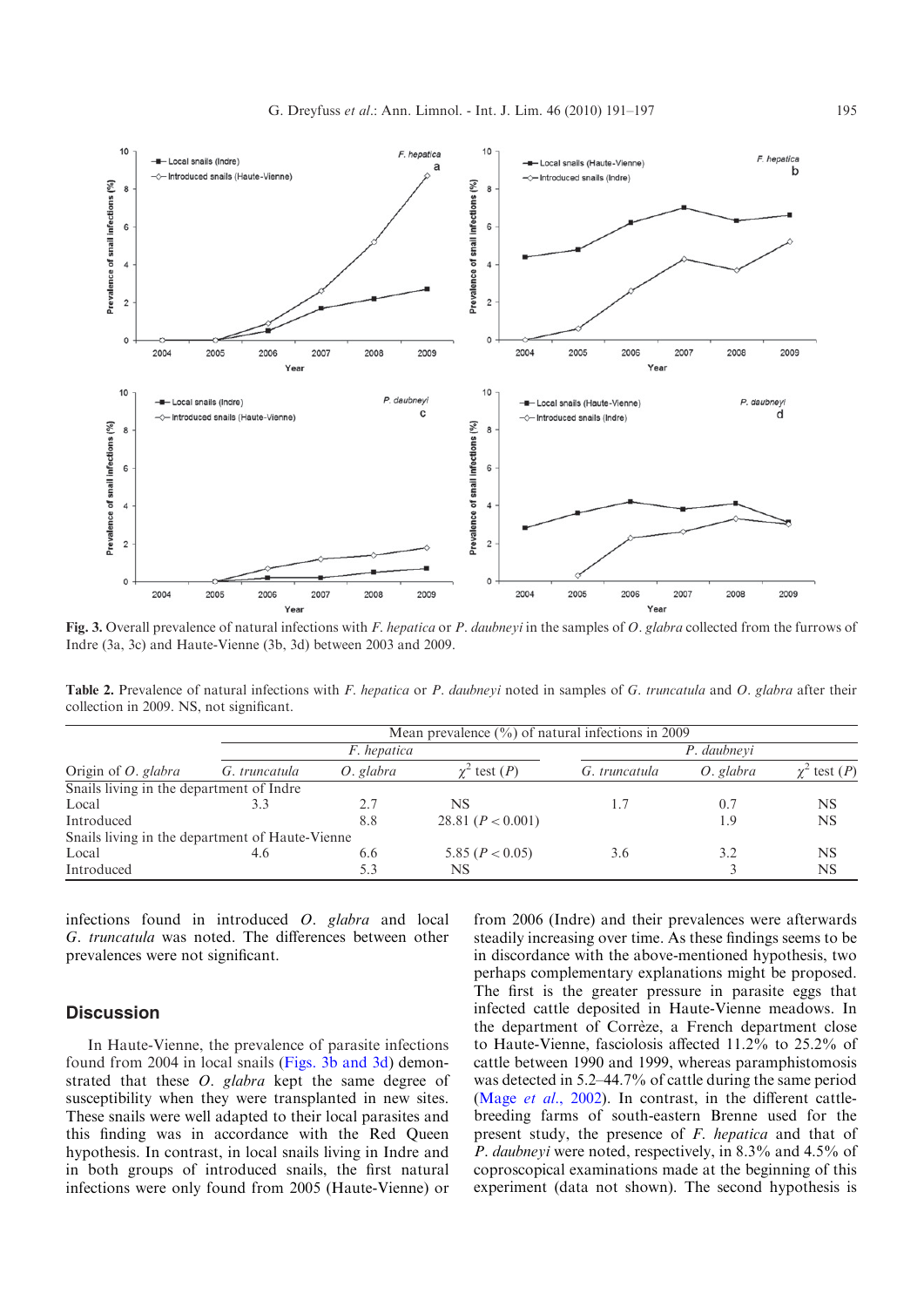<span id="page-5-0"></span>to admit a progressive adaptation of these O. glabra to parasite infection during several snail generations, as demonstrated by Boray (1969) for Lymnaea peregra and F. hepatica. Two arguments supporting this interpretation were the report by Bouix-Busson and Rondelaud (1986) on O. glabra and that by Dreyfuss et al. (1994) on Stagnicola palustris. According to these authors, prevalences of F. hepatica infections increasing over several successive years were already noted for these species when miracidia of F. hepatica were experimentally introduced in snail habitats on acid soil each year.

The other findings presented in this study were less important. However, they required special comments:

- In both types of Indre furrows and in Haute-Vienne furrows colonized by local  $O$ . glabra, the number of adults in each population peaked on the third or fourth year after introduction of snail samples into these new sites. Similar findings were also noted for habitat areas. These data agreed with those reported by [Rondelaud](#page-6-0) *et al.* [\(2006\)](#page-6-0) for other *O. glabra* populations when a biological control was applied during several years to numerous meadows on acid soil to eliminate G. truncatula. According to these authors, if the same furrows were occupied by separate communities of both lymnaeids, the number of surviving O. glabra and the area of their habitats also peaked on the third year after the disappearance of G. truncatula. In contrast, if snails coming from Indre were placed on acid soil, there was an increase in snail abundance and habitat area up to the second year post-introduction, followed by a progressive decrease of these parameters thereafter. The values noted during the first two years can be easily explained by the presence of slaked lime which had favoured snail growth. Those found during the following three years may be explained by the low quantity of calcium in the water and soil of these sites. Indeed, high calcium levels in soil and water had an influence on the distribution of land snail species within a country  $(e.g., Boycott, 1934)$ , abundance of each species  $(e.g.,$ [Hotopp, 2002;](#page-6-0) [Vadeboncoeur](#page-6-0) et al., 2007), and also on the maximum shell height of adults, as demonstrated for local *O. glabra* in the present study. The intermediate values noted for introduced  $O$ . glabra in 2009 might be explained by the necessity of a longer than five year period in order to have a visible effect of calcium on nail height.
- Significantly greater prevalences with  $F$ . hepatica were noted in 2009 in the local O. glabra living in Haute-Vienne and in snails introduced in Indre. In contrast, other snail populations did not show such increase in infection rates. These findings are difficult to comment because the prevalences recorded by Abrous et al. (1999, 2000) in F. hepatica-infected snails were often less than 5% on acid soil. As samples of *O*. glabra for snail dissection were performed in mid-May (instead of March– April or September–October for above-mentioned authors), the most likely explanation is to correlate these findings with the period of snail sampling

(mid-May). If this explanation is valid, this high number of F. hepatica-infected snails would decrease in June– July, probably due to the death of some  $O$ . glabra during cercarial shedding at the end of June (in central France). However, another assumption based on death of infected O. glabra during their burying in the soil in summer [\(Rondelaud](#page-6-0) et al., 2003) cannot be excluded.

In conclusion, the local *O. glabra* transplanted in Haute-Vienne are well adapted to their parasites. In other groups of transplanted snails, the adaptation to local parasites would be more progressive over time. This last finding might be due to progressive extension of paramphistomosis in central France (the first natural infections of G. truncatula with P. daubneyi were found in Haute-Vienne from 1995 and in south-eastern Brenne from 2003).

# **References**

- Abrous M., Rondelaud D., Dreyfuss G. and Cabaret J., 1999. Infection of Lymnaea truncatula and Lymnaea glabra by Fasciola hepatica and Paramphistomum daubneyi in farms of central France. Vet. Res., 30, 113–118.
- Abrous M., Rondelaud D. and Dreyfuss G., 2000. A field study of natural infections in three freshwater snails with Fasciola hepatica and/or Paramphistomum daubneyi in central France. J. Helminthol., 74, 189–194.
- Augot D., Abrous M., Rondelaud D. and Dreyfuss G., 1996. Paramphistomum daubneyi and Fasciola hepatica: the redial burden and cercarial shedding in Lymnaea truncatula submitted to successive unimiracidial cross-exposures. Parasitol. Res., 82, 623–627.
- Belfaiza M., Moncef M. and Rondelaud D., 2005. Fasciola hepatica: an unusual case of adaptation to a Moroccan population of Galba truncatula. Parasitol. Res., 95, 374–378.
- Boray J.C., 1969. Experimental fascioliasis in Australia. Adv. Parasitol., 7, 95–210.
- Boray J.C., 1978. The potential impact of exotic Lymnaea spp. on fascioliasis in Australasia. Vet. Parasitol., 4, 127–141.
- Bouix-Busson D. and Rondelaud D., 1986. L'infestation de Lymnaea glabra Müller par Fasciola hepatica L. Étude expérimentale sur le terrain. Ann. Parasitol. Hum. Comp., 61, 215–225.
- Boycott A.E., 1934. The habitats of land Mollusca in Britain. J. Ecol., 22, 1–38.
- Dreyfuss G., Moukrim A., Rondelaud D. and Vareille-Morel C., 1994. Several field observations concerning infection of Lymnaea palustris by Fasciola hepatica. J. Helminthol., 68, 115–118.
- Dreyfuss G., Vignoles P. and Rondelaud D., 2003. Natural infections of Omphiscola glabra with Fasciola hepatica in central France. Parasitol. Res., 91, 458–461.
- Dreyfuss G., Vignoles P. and Rondelaud D., 2005. Fasciola hepatica: epidemiological surveillance of natural watercress beds in central France. Parasitol. Res., 95, 278–282.
- Dreyfuss G., Vignoles P. and Rondelaud D., 2007. Fasciola hepatica: the infectivity of cattle-origin miracidia had increased over the past years in central France. Parasitol. Res., 101, 1157–1160.